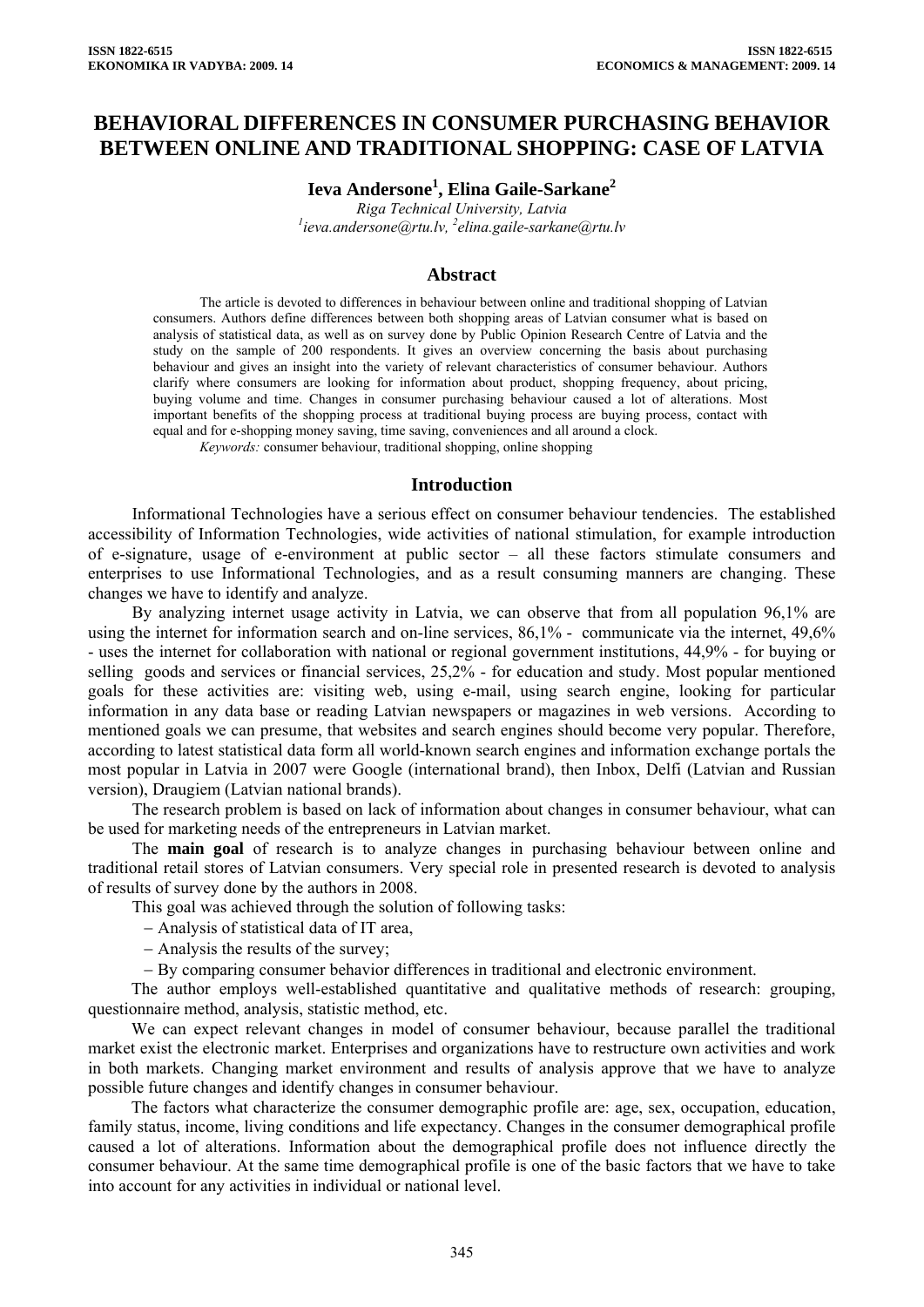Informational Technologies have a serious effect on consumer behaviour tendencies. The establish accessibility of Information Technologies, Nation stimulation of e-signature introduction, using eenvironment at public sector – all these factors stimulate consumers and enterprises to use Informational Technologies and as a result consumers manner changes. These changes we must identify and analyzing.

In order to analyze decision making process more particularly at first it is necessary to find out why does the consumer make decisions and what does he/she want to obtain. Here we can name a list of various reasons, for instance, to acquire knowledge, information, for the product consumption, security for the future etc.

Authors divide all decision making situations into three groups:

- 1. Individual decision making characteristic to the consumption market in which the consumer makes a decision about purchasing products and services in order to satisfy own individual wants and needs, for example, health care, education.
- 2. Household consumption (group influence and opinion leadership) also characteristic to the consumption market but in this case the determinant role is played by various micro-environment factors, for instance, family, life conditions, relationships.
- 3. Corporative consumption (organizational) characteristic to the business market in which the consumer possess individual wants and needs.

Purchase process performed by consumer consists of problem recognition, information search, and evaluation of alternatives, purchase decision and purchase behaviour (Foscht & Swoboda, 2007). Traditional decision making process consists of the same stages. Therefore authors would like to analyze the differences in the decision making process in electronic environment or how the information technologies have affected the decision making process.

In order to view the purchase decision making process more closely it is necessary to find out why are the decisions made and therefore regarding this research authors recommend to separate three different decision making situations:

- 1. Consumption (for covering the basic and social needs according to the Maslow's hierarchy of needs),
- 2. Self actualization (health-care and wellness, getting the information and knowledge, including the education), *-* need to express the inner potential, identity in each moment and deed of the reality,
- 3. Safety stocks (investments for the future well being).

In the example of decision making process for consumption authors analyze changes in consumer behavior and decision making process driven by IT. The results of this research could be applied to other decision making processes.

Basing on various researches, we can deduce that in all stages, starting from problem recognition, information search, evaluation of alternatives, purchase decision and ending with purchase behaviour, a great role is played exactly by IT development. It is IT which mainly serves as the information source that can help an individual to identify a problem, to offer the possible solutions and ease the alternative comparison process and after all to do the very process of a purchase.

Purchase decision making process with a low involvement level is usually defined as habitual purchases. A notion ''habitual purchases'' has several definitions. C.Neal thinks that Habitual decision making- a purchase decision effectively involving no decision as such; occurs when there is very low involvement with the purchase and results in repeat purchasing behaviour. Habitual decisions can be dividend into two distinct categories: *Brand loyal decisions* – decisions made by the consumer who displays a high degree of product involvement and emotional attachment to that brand. *Repeat purchase decision* a pattern of consumer behaviour that involves the purchase of the same product or service over time, with or without loyalty to that product or service. (Neal, 2006)

Authors agree with such definition but in separate literature sources the habitual purchases are divided into Impulses decision and Routine decision. J.Egan Routinized problem solving defines – Repeat behaviour with low involvement, usually low cost and often limited external knowledge (Egan, 2007). There are certain regularities between these terms. Impulse purchases can be paralleled with brand loyal decisions, because by making the unplanned purchases the consumer very often chooses the products with familiar brands.

We can speak in the same way about Routine decision, which can be defined also as repeated purchase decision.

Limited problem solving**.** The consumer has some experience with the product in question so that information search may be mainly internal through memory (Jobber, 1995). Buyers are not as motivated to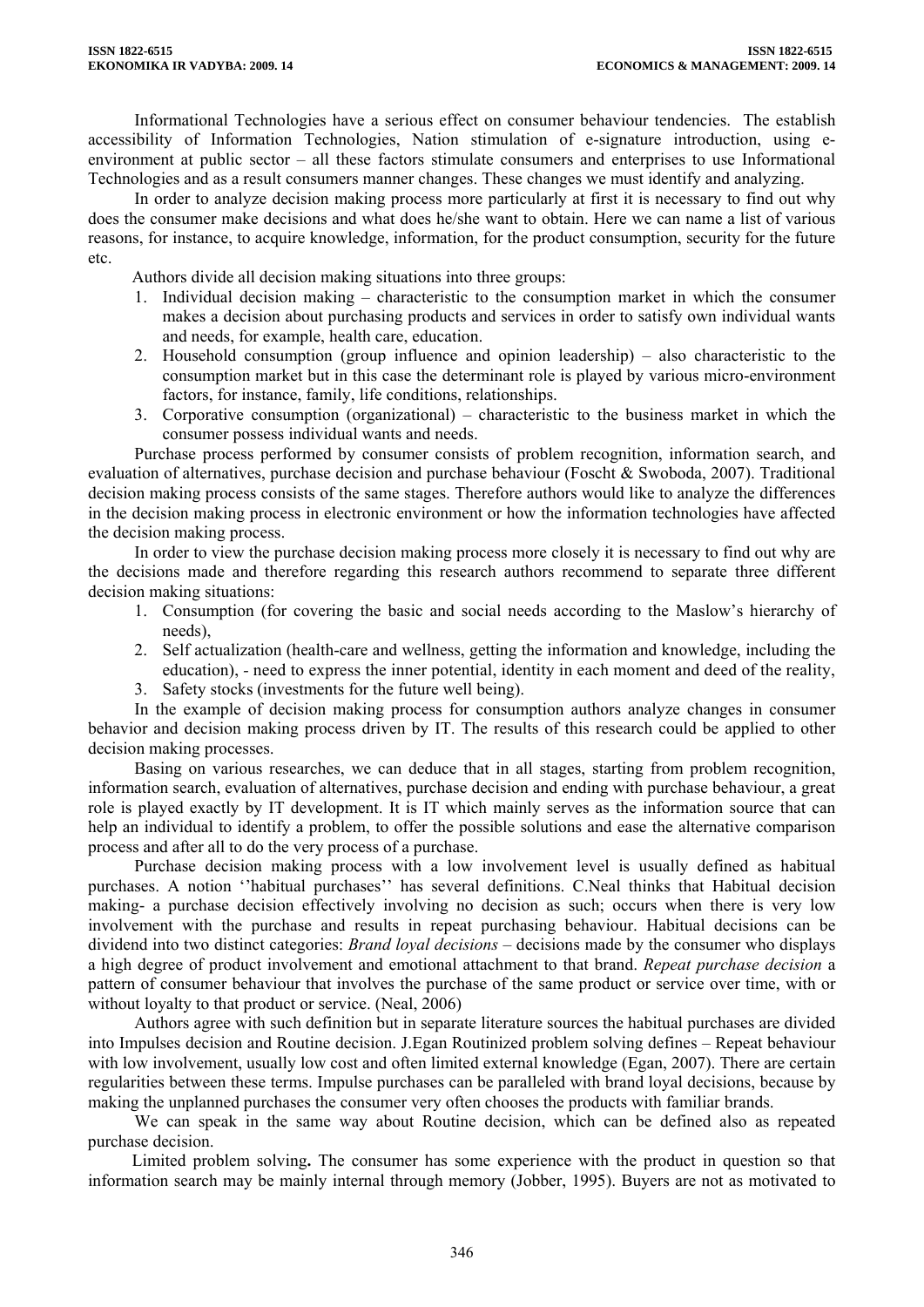search for information or to evaluate each alternative rigorously. They instead use simple decision rules to choose among alternatives. These cognitive shortcuts enable them to fall back on general guidelines, instead of having to start from scratch every time a decision is to be made (Neal, 2006) Limited decision making are very similar to the habitual decision making, but in this case the greater role is played by information search.

Extended problem solving is a purchase decision making process which customers devote considerable time and effort to analyzing alternatives. Customers typically engage in extended problem solving when the purchase decision involves a lot of risk and uncertainty. Customers engage in extended problem solving when they are making a buying decision to satisfy an important need or when they have little knowledge about the product or service. Due to high risk and uncertainty in these situations, customers go beyond their personal knowledge to consult with friend, family, members or experts (Levy, 1998).

The authors recommend dividing decision making process in the subgroups according to the goods or services what the consumer is going to purchase in following groups:

- 1. Habitual decision making
	- − Impulsive decision making,
	- − Routine decision making,
- 2. Limited decision making,
- 3. Extended decision making.

Consumption belongs to two decisions making groups - Habitual (basic needs) and Limited (social needs). Similar consumption situations belong to Limited and extended decision making group, for instance, Household consumption and Self actualization, since we cannot unequivocally claim that these situations would apply only to one of the groups, because all is determined by the situation.

National media research of the Internet audience performed by company "TNS Latvia" in spring 2008 established that more than 1/3 of the Internet users have recently purchased, ordered goods or services via the Internet. According to the research results almost one half of all Internet users live in the capital of Latvia and 14 % of them admitted that during the last half year they have purchased the tickets in the Internet. Every tenth respondent had purchased telecommunication and Internet services in the Internet, but every ninth respondent had purchased office or computer devices. Every seventh had purchased a mobile phone or mobile telephone accessories, every third – had subscribed for the press, bought household equipment and/or electronics.

| <b>Internet activities</b>                                  | 2004     | 2005     | 2006     | 2007 |
|-------------------------------------------------------------|----------|----------|----------|------|
| Sending or receiving e-mails                                | 24.6     | 33.1     | 40.5     | 46.4 |
| Telephoning over the Internet                               | 2.9      | 8.3      | 14.0     | 18.1 |
| Use of chat sites, messenger, etc.                          | 13.4     | 20.2     | 22.4     | 28.2 |
| Finding information about goods or services                 | 18.8     | 27.2     | 36.2     | 39.4 |
| Using services related to travel and accommodation          | 9.4      | 11.4     | 17.7     | 17.9 |
| Listening to web radios or watching web television          | 9.5      | 11.5     | 17.0     | 20.1 |
| Playing or downloading games, images, films or music        | 15.5     | 20.6     | 23.9     | 26.6 |
| Downloading software                                        | .        | 8.3      | 11.7     | 10.5 |
| Reading or downloading on-line newspapers or news magazines | 19.2     | 23.8     | 26.7     | 18.0 |
| Looking for a job or sending a job application              | 8.8      | 9.7      | 11.3     | 9.5  |
| Seeking health-related information                          | 7.6      | 7.4      | 11.6     | 11.2 |
| <b>Internet Banking</b>                                     | 11.7     | 15.6     | 22.1     | 27.8 |
| Selling of goods or services                                | 1.0      | 1.2      | 2.1      | 1.8  |
| Obtaining information from public authorities web sites     | 12.1     | 12.2     | 22.6     | 17.0 |
| Downloading official forms                                  | 4.2      | 4.9      | 7.7      | 7.0  |
| Sending filled in forms                                     | 3.6      | 5.0      | 6.1      | 5.5  |
| Looking for information about education                     | .        | $\cdots$ | $\cdots$ | 15.9 |
| Doing an on-line course                                     | $\cdots$ | .        | .        | 5.5  |
| Consulting the Internet with the purpose of learning        | $\cdots$ | .        | .        | 5.5  |

| <b>Table 1.</b> Individuals: purposes for using the internet; 2004-2007 |  |
|-------------------------------------------------------------------------|--|
| $\frac{6}{2}$ , ratio of total number of individuals)                   |  |

According to the statistical data of Latvia represented by National Statistical Bureau of Latvia one can conclude, that overall internet activities of individuals' are growing. At the first place is sending or receiving e-mails – 46%, it means, that people have used the internet as important communication tool. In the second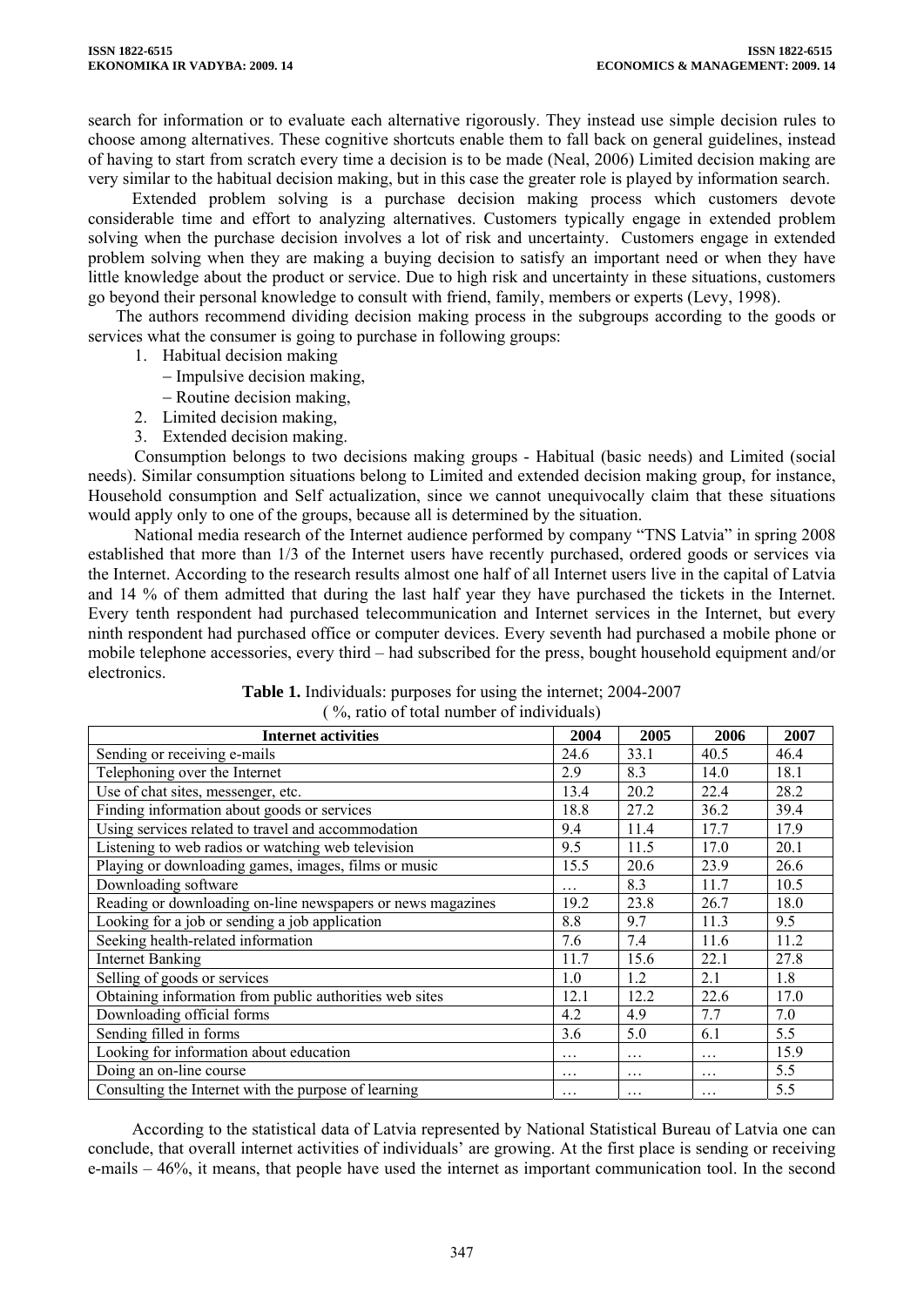place is searching for information about goods or services. In Table No 1 internet activities and changes are described for the period from 2004 to 2007.

According to statistical information the internet usage by individuals in 2007 at age groups: 16-24 were 91.5%, and 25-34 were 73.9%.

Fast adoption of information technologies and different consumer activities in the internet underline the necessity to organize deeper research on changes in consumer behaviour and in consumer buying behaviour. It is obvious that consumer and buying behaviour is changing.

There are a lot of different researches done by foreign researchers, especially in large markets of the EU. For example in 2005 the research on changes in consumer behaviour under the impact of information technologies were done in Germany and United Kingdom. By taking this research as a base the authors decided to organize their own research and compare the research results. Authors understand the time span (a gap in research time were 3 years), but at the same time there are a lot of arguments for similar research in 2008. For example, Latvia become independent country just in 1991 and first introduction of Latvians (inhabitants, companies, state organizations etc.) with the internet were just in 1996. At the same time the European Union were familiar with the internet for longer period. Also the authors would like to point out different economical circumstances: GDP per capita, bank rates etc. These indicators influenced the economical situation in the country, consumption level and other important indicators. According to statistical information in 1999 there were just 15 computers per capita and the internet access was just in 9% of households. Since 2002 the Internet usage have grew almost explosively. Currently from all population 96,1% are using the internet for individual needs. Accordingly the authors consider that this is the right time to do the survey on the changes in consumer behaviour and buying caused by the information technologies, and to compare these results with surveys done in other European countries.

The research period were September- December 2008, the respondents were economically active inhabitants of Latvia, in age between 16-55, both genders. The survey contained 15 questions about purchasing habits in traditional market and in the internet. The aim of the research was to find out differences in consumer purchasing behaviour. It gives an overview concerning the basis about purchasing behaviour and gives an insight into the variety of relevant characteristics of consumer behaviour. During the research authors clarified where consumers are looking for information about products, their shopping frequency, how they compeare prices, their buying amount, and time etc.



#### **How often are you looking for information about product ?**

**Figure 1.** Frequency of information search about products in different information sources The aim of the survey was to understand weather is there differences in information search about products and services (except food and fast moving consumer goods)? Also it was important to understand in which period of the day the consumer is more active and are there differences in purchase volume.

According to the research results (see figure No 1.) the internet is the main information source for 38% of respondents who are buying products. For 42% of respondents the internet is additional source of information and they are using it frequently. The level of evolvement in the internet shopping is higher what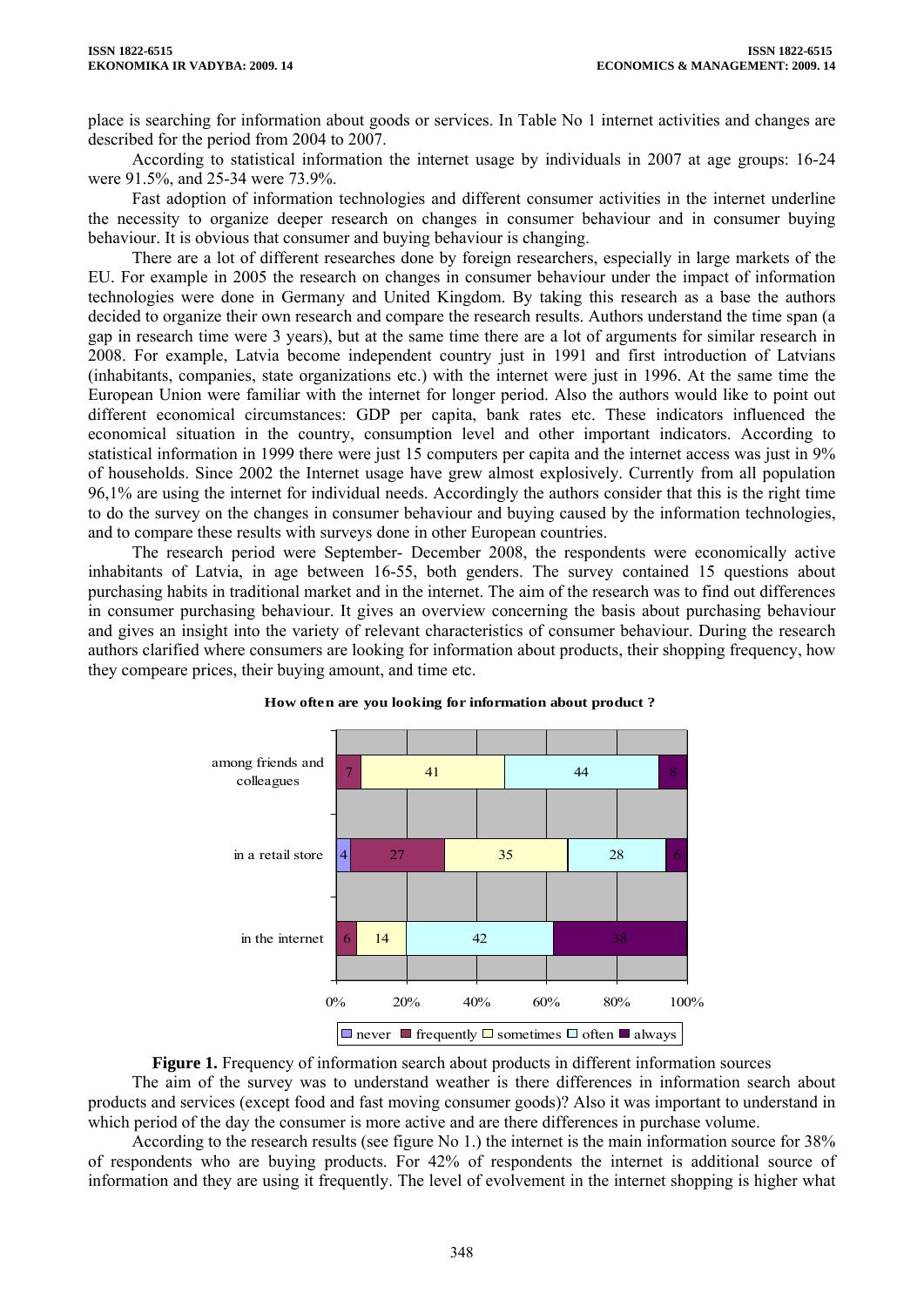can be verifying by rather large number of respondents. The searching for information in traditional market (retail stores) is rare – only 35% of all respondents answered positively. Large amount of respondents are using other sources of information, for example friends and colleagues – 44%, what confirms the theory about role of social environment in buying behavior.

By analyzing time period of more active shopping it is obvious that both – for traditional market and the internet shopping it is afternoon form 6.00 till 10.00 PM. It can be explain by busy hours during workday. At the same time there were differences between genders. Females are pointing out afternoon, but males stressed that there are no difference in time (see Figure No. 2), they can do it all around the clock if needed.



#### **If you are buying or looking information about product in the internet you are doing it ?**

**Figure 2.** Time for information search about products in the internet (%)

For 57% of respondents there was no difference in which day of a week they are purchasing, they are doing it according to necessity (see Figure No.3).



**On which days moussly are you purchaising in the internet or searching for information about products ?**

**Figure 3.** Shopping habits by daytime hours

By analyzing comparing prices in the internet it is obvious that 55% of respondents always compare prices in the internet, but n the retail stores just 45%. It can be explained by specific features of the internet and consuming behaviour (see Figure 4.).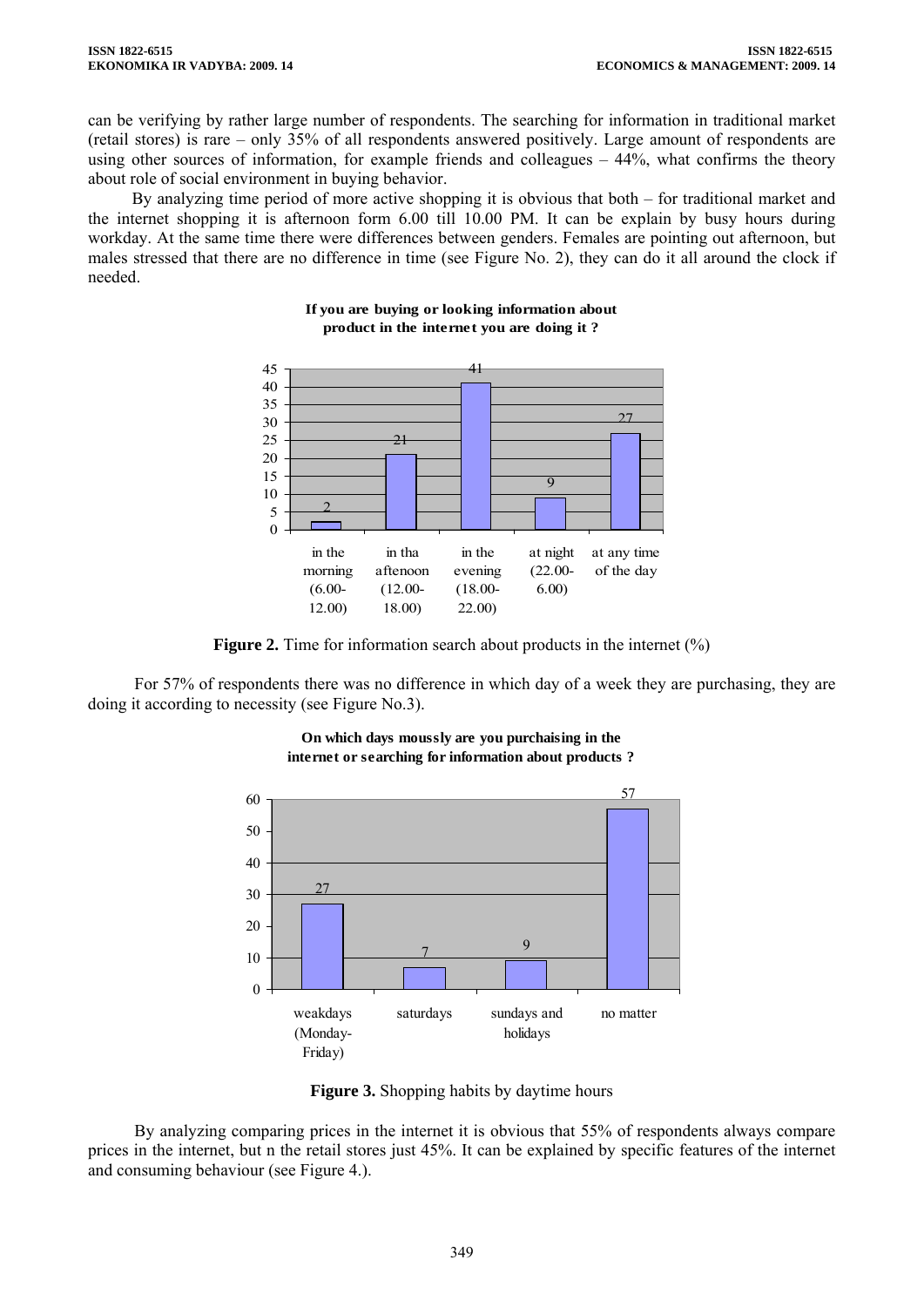

**How often are you comparing prices ?** 

**Figure 4.** Regularity of price comparing

One of the most important questions was oriented on price comparing. It is well known that the internet allows comparing price (it is called price transparency) very quickly in the internet. It is also mentioned in many researches as a priority of the internet shopping. According to results of the research 25% of respondents compare prices always, 39% - often, 24% sometimes (see Figure No. 5). By more detailed analysis of this trend it is obvious that older respondents compare prices more seldom than younger respondents. There are two explanations – first of all level of incomes (for younger generation it could be lower) and secondly, older generation has more experience and they already know (or at least think that they know) price and quality relations, price level and meaning of brand value.



# **Are you comparing prices in the retail store and in the internet?**

### **Figure 5.** Comparing prices in the retail and internet shops

By analyzing the choice of customer to purchase goods in retail store or in the internet shop and their habits to do it repeatedly, we can observe that there are the same trends. Consumers are shopping in those shops what they used to do of like more that others (see Figure No.6. and No.7).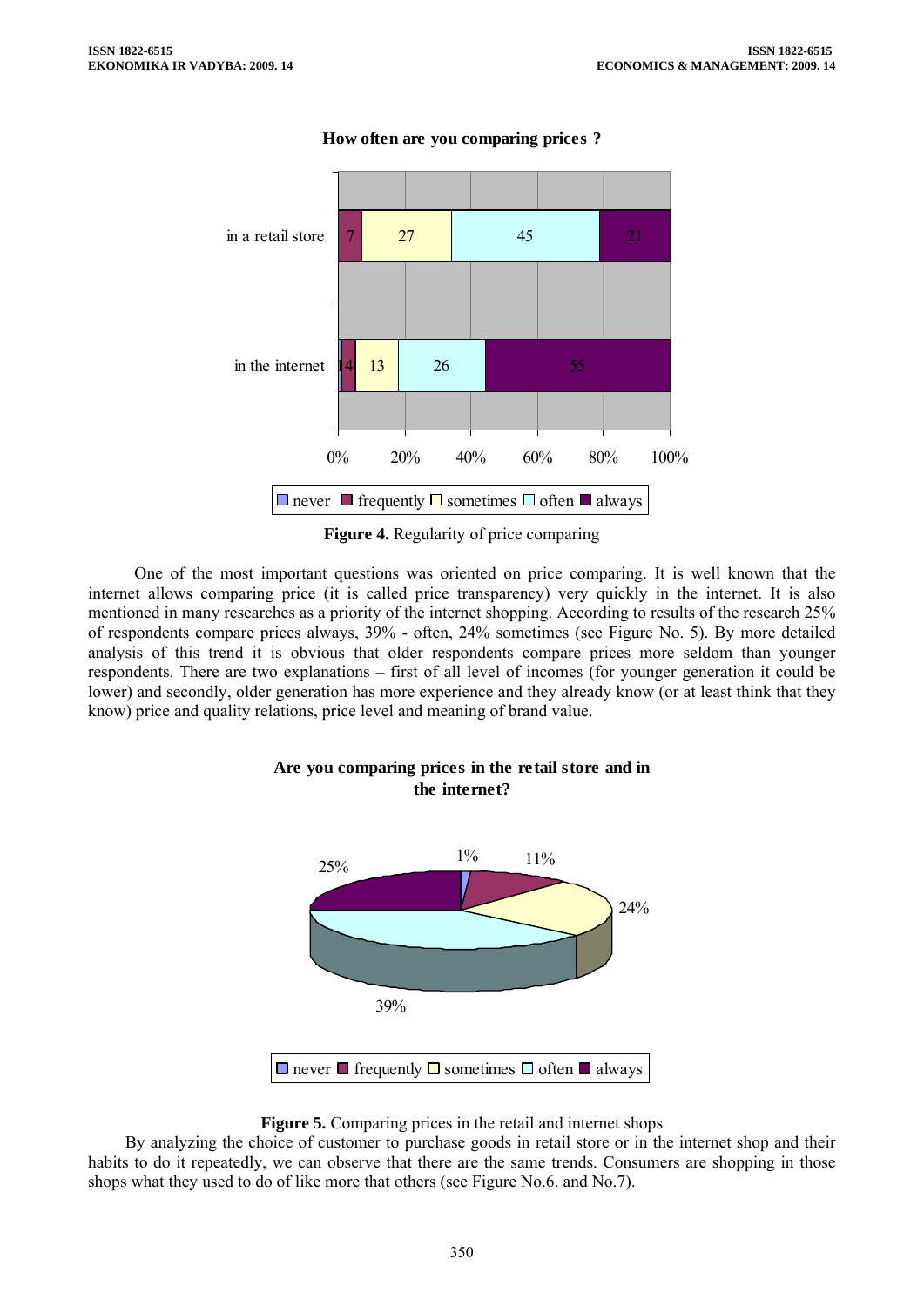

# **Are you purchaising at the same e-shop all the time ?**

**Figure 6.** Repeated shopping in internet shops

By compeering the sales volume we can conclude that in the internet 73% of all respondents buying one item, but in the retail shop 63% usually purchase 2-3 items. It can be explained by particularities of the internet shopping, because in the internet consumers are purchasing movies, tickets, different services, or large and expensive items like furniture, electronic equipment etc. By compeering research results the authors concluded that the size of purchase correlate with age. Older respondents are doing larger purchases in the internet (by quantity and prices).

# **Are you purchaising products (except food) at the same retail shop all the time?**





During the research the question about products purchased in last 12 months in the internet and retail store were asked. In the internet most often were bought movies, computer games, and tickets (airplanes,